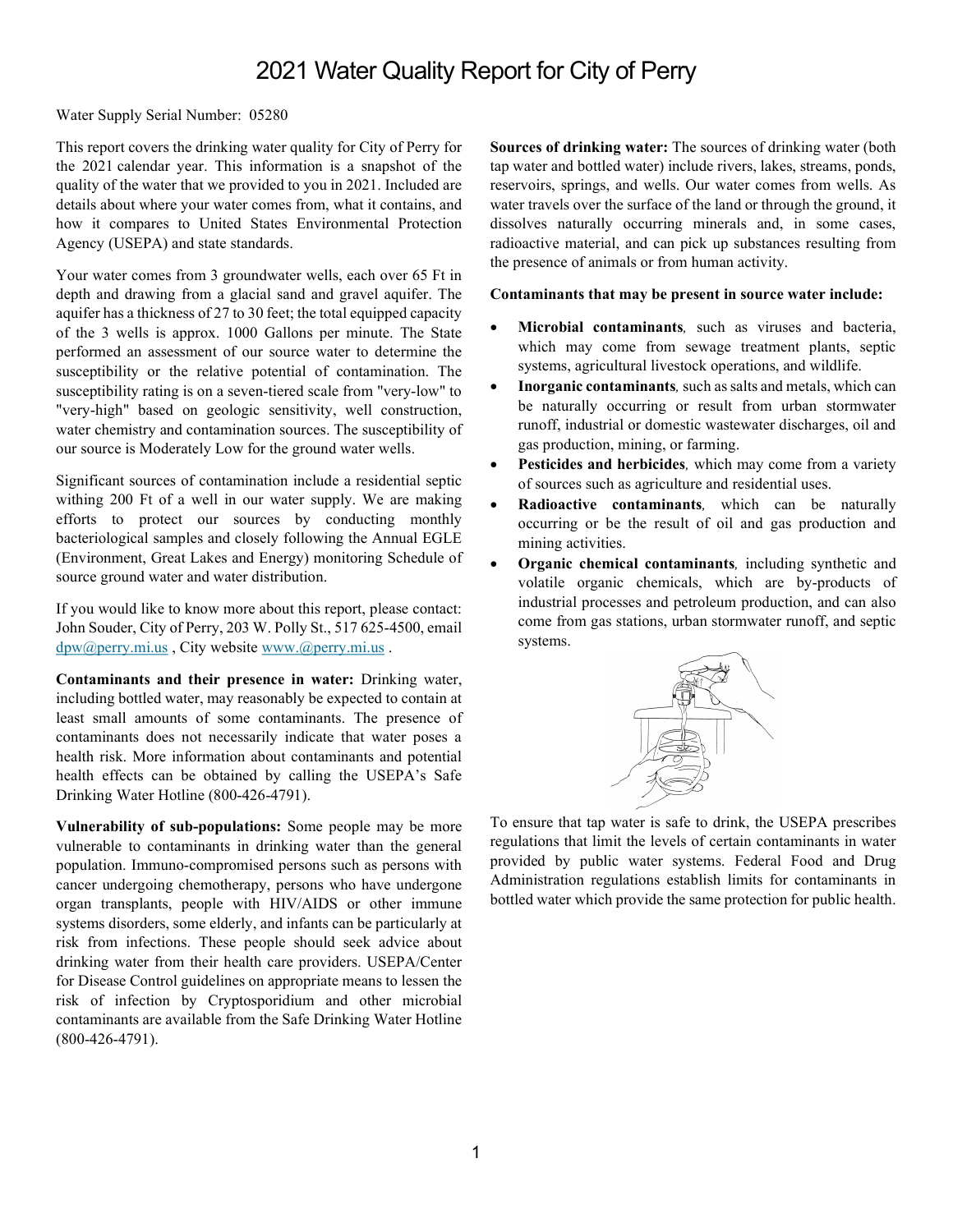## Water Quality Data

The table below lists all the drinking water contaminants that we detected during the 2021 calendar year. The presence of these contaminants in the water does not necessarily indicate that the water poses a health risk. Unless otherwise noted, the data presented in this table is from testing done January 1 through December 31, 2021. The State allows us to monitor for certain contaminants less than once per year because the concentrations of these contaminants are not expected to vary significantly from year to year. All the data is representative of the water quality, but some are more than one year old.

## Terms and abbreviations used below:

- Maximum Contaminant Level Goal (MCLG): The level of a contaminant in drinking water below which there is no known or expected risk to health. MCLGs allow for a margin of safety.
- Maximum Contaminant Level (MCL): The highest level of a contaminant that is allowed in drinking water. MCLs are set as close to the MCLGs as feasible using the best available treatment technology.
- Maximum Residual Disinfectant Level (MRDL): The highest level of a disinfectant allowed in drinking water. There is convincing evidence that addition of a disinfectant is necessary for control of microbial contaminants.
- Maximum Residual Disinfectant Level Goal (MRDLG): The level of a drinking water disinfectant below which there is no known or expected risk to health. MRDLGs do not reflect the benefits of the use of disinfectants to control microbial contaminants.
- N/A: Not applicable
- ppm: parts per million or milligrams per liter
- ppb: parts per billion or micrograms per liter
- Action Level (AL): The concentration of a contaminant which, if exceeded, triggers treatment or other requirements that a water system must follow.

1Monitoring Data for Regulated Contaminants

| Regulated<br>Contaminant                      | MCL,<br>TT, or<br><b>MRDL</b> | MCLG or<br><b>MRDLG</b> | Level<br>Detected | Range          | Year<br>Sampled | Violation<br>Yes/No | Typical Source of<br>Contaminant                                                                                                      |
|-----------------------------------------------|-------------------------------|-------------------------|-------------------|----------------|-----------------|---------------------|---------------------------------------------------------------------------------------------------------------------------------------|
| Barium (ppm)                                  | $\overline{2}$                | $\overline{2}$          | .12               | n/a            | 2021            | N <sub>o</sub>      | Discharge of drilling wastes;<br>Discharge of metal refineries;<br>Erosion of natural deposits                                        |
| Fluoride (ppm)                                | $\overline{4}$                | $\overline{4}$          | .22               | n/a            | 2020            | N <sub>0</sub>      | Erosion of natural deposits;<br>Water additive which<br>promotes strong teeth;<br>Discharge from fertilizer and<br>aluminum factories |
| Sodium <sup>1</sup> (ppm)                     | N/A                           | N/A                     | 20                | n/a            | 2020            | No                  | Erosion of natural deposits                                                                                                           |
| <b>TTHM</b> Total<br>Trihalomethanes<br>(ppb) | 80                            | N/A                     | 40.7              | $27.8 -$<br>50 | 2021            | N <sub>0</sub>      | Byproduct of drinking water<br>disinfection                                                                                           |
| HAA5 Haloacetic<br>Acids (ppb)                | 60                            | N/A                     | 28                | 28-39          | 2021            | N <sub>o</sub>      | Byproduct of drinking water<br>disinfection                                                                                           |
| Chlorine <sup>2</sup> (ppm)                   | $\overline{4}$                | $\overline{4}$          | .64               | $.57 - .69$    | 2021            | N <sub>0</sub>      | Water additive used to control<br>microbes                                                                                            |

<sup>1</sup> Sodium is not a regulated contaminant.

<sup>2</sup> The chlorine "Level Detected" was calculated using a running annual average.